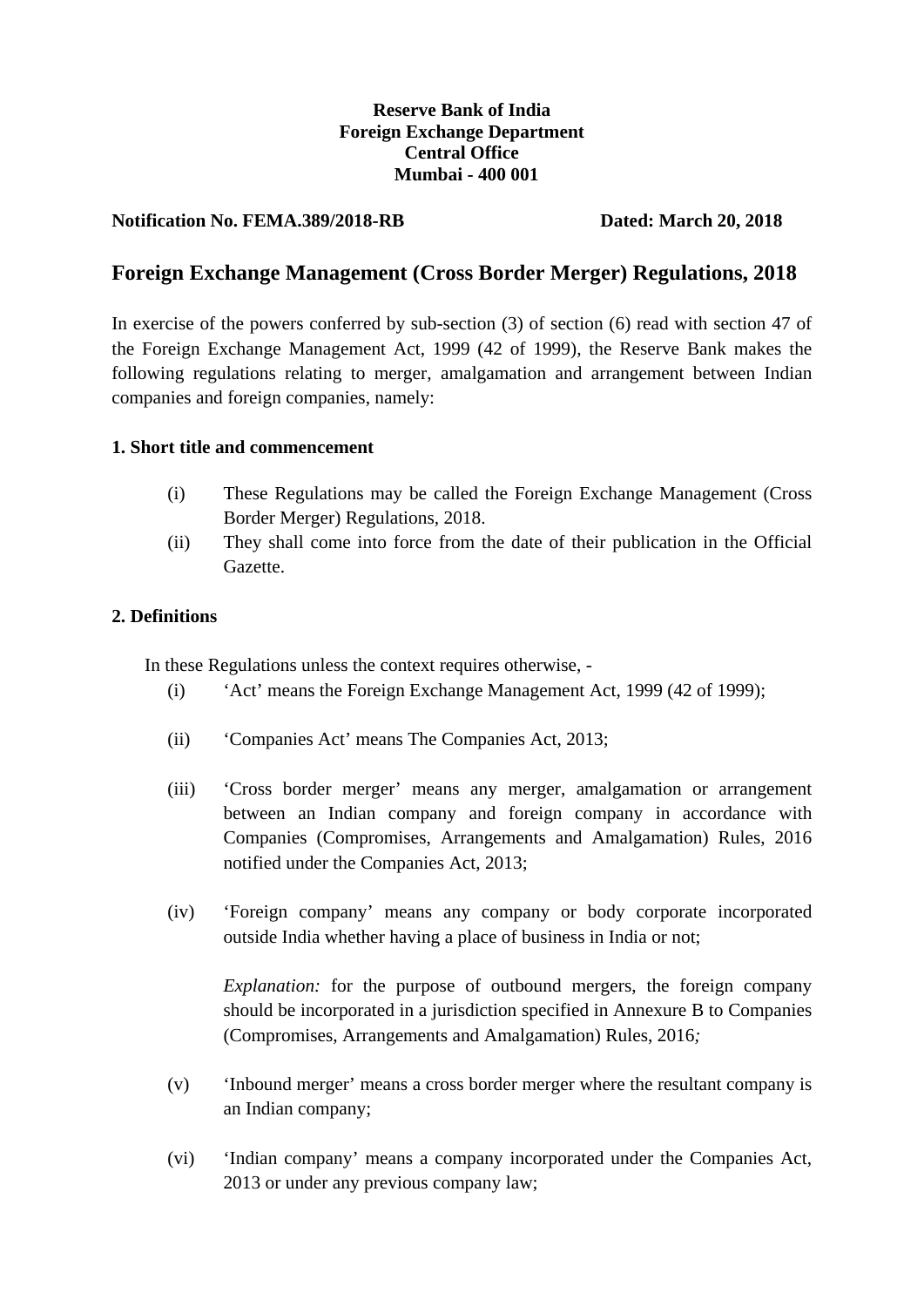- (vii) 'NCLT' means National Company Law Tribunal as defined under the Companies Act, 2013 or rules framed thereunder;
- (viii) 'Outbound merger' means a cross border merger where the resultant company is a foreign company;
- (ix) 'Resultant company' means an Indian company or a foreign company which takes over the assets and liabilities of the companies involved in the cross border merger;
- (x) The words and expressions used but not defined in these Regulations shall have the same meanings respectively assigned to them in the Act.

**3.** Save as otherwise provided in the Act or rules or regulations framed thereunder or with the general or special permission of Reserve Bank, no person resident in India shall acquire or transfer any security or debt or asset outside India and no person resident outside India shall acquire or transfer any security or debt or asset in India on account of cross border mergers.

*Explanation*: Cross Border Mergers pending before the competent authority as on date of commencement of these regulations shall be governed by these Regulations.

## **4. Inbound merger**

In an inbound merger,

(1) the resultant company may issue or transfer any security and/or a foreign security, as the case may be, to a person resident outside India in accordance with the pricing guidelines, entry routes, sectoral caps, attendant conditions and reporting requirements for foreign investment as laid down in Foreign Exchange Management (Transfer or Issue of Security by a Person Resident outside India) Regulations, 2017.

Provided that

- (i) where the foreign company is a joint venture (JV)/ wholly owned subsidiary (WOS) of the Indian company, it shall comply with the conditions prescribed for transfer of shares of such JV/ WOS by the Indian party as laid down in Foreign Exchange Management (Transfer or issue of any foreign security) Regulations, 2004;
- (ii) where the inbound merger of the JV/WOS results into acquisition of the Step down subsidiary of JV/ WOS of the Indian party by the resultant company, then such acquisition should be in compliance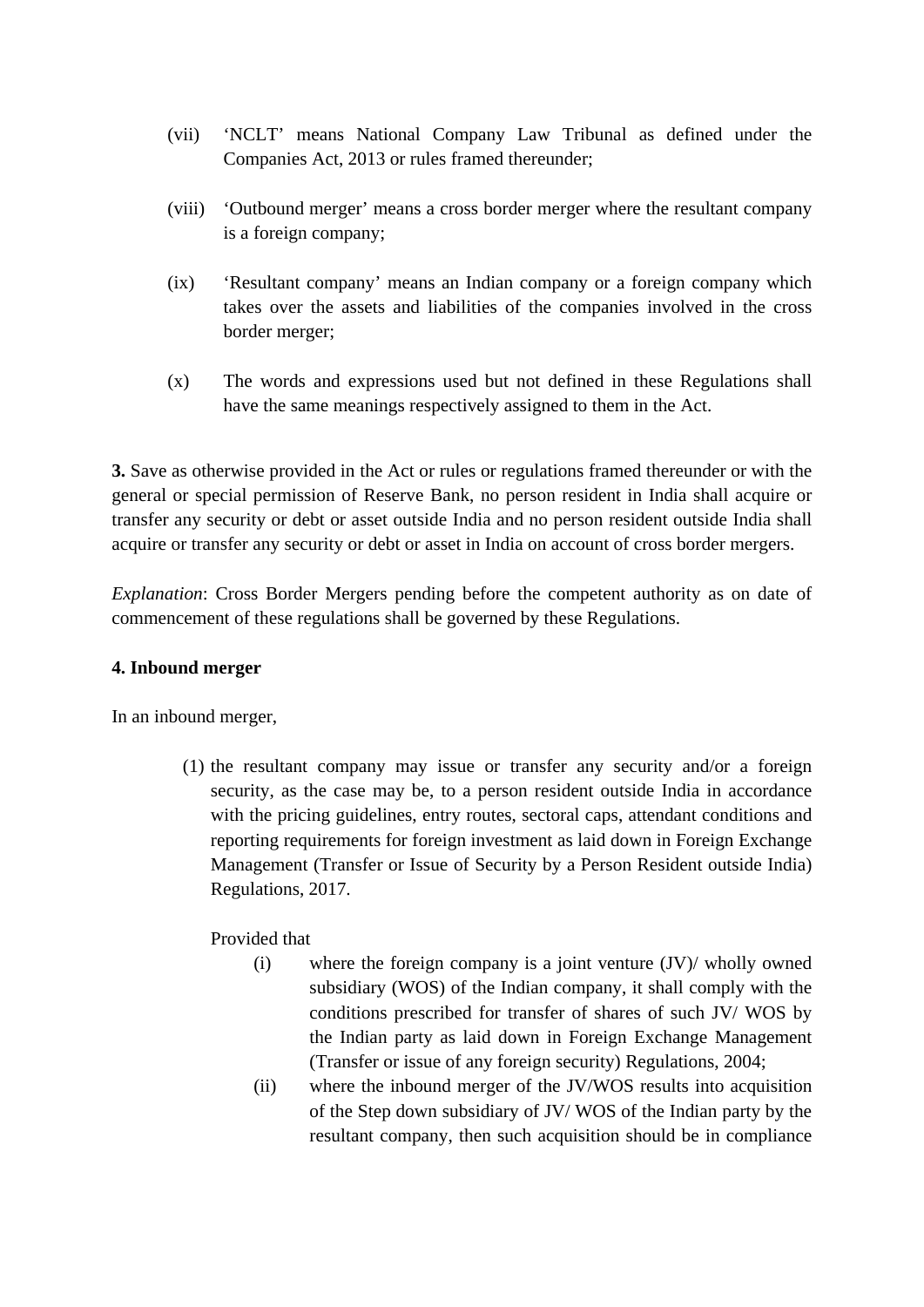with Regulation 6 and 7 of Foreign Exchange Management (Transfer or issue of any foreign security) Regulations, 2004.

- (2) An office outside India of the foreign company, pursuant to the sanction of the Scheme of cross border merger shall be deemed to be the branch/office outside India of the resultant company in accordance with the Foreign Exchange Management (Foreign Currency Account by a person resident in India) Regulations, 2015. Accordingly, the resultant company may undertake any transaction as permitted to a branch/office under the aforesaid Regulations.
- (3) The guarantees or outstanding borrowings of the foreign company from overseas sources which become the borrowing of the resultant company or any borrowing from overseas sources entering into the books of resultant company shall conform, within a period of two years, to the External Commercial Borrowing norms or Trade Credit norms or other foreign borrowing norms, as laid down under Foreign Exchange Management (Borrowing or Lending in Foreign Exchange) Regulations, 2000 or Foreign Exchange Management (Borrowing or Lending in Rupees) Regulations, 2000 or Foreign Exchange Management (Guarantee) Regulations, 2000, as applicable.

Provided that no remittance for repayment of such liability is made from India within such period of two years;

Provided further that the conditions with respect to end use shall not apply.

- (4) The resultant company may acquire and hold any asset outside India which an Indian company is permitted to acquire under the provisions of the Act, rules or regulations framed thereunder. Such assets can be transferred in any manner for undertaking a transaction permissible under the Act or rules or regulations framed thereunder.
- (5) Where the asset or security outside India is not permitted to be acquired or held by the resultant company under the Act, rules or regulations, the resultant company shall sell such asset or security within a period of two years from the date of sanction of the Scheme by NCLT and the sale proceeds shall be repatriated to India immediately through banking channels. Where any liability outside India is not permitted to be held by the resultant company, the same may be extinguished from the sale proceeds of such overseas assets within the period of two years.
- (6) The resultant company may open a bank account in foreign currency in the overseas jurisdiction for the purpose of putting through transactions incidental to the cross border merger for a maximum period of two years from the date of sanction of the Scheme by NCLT.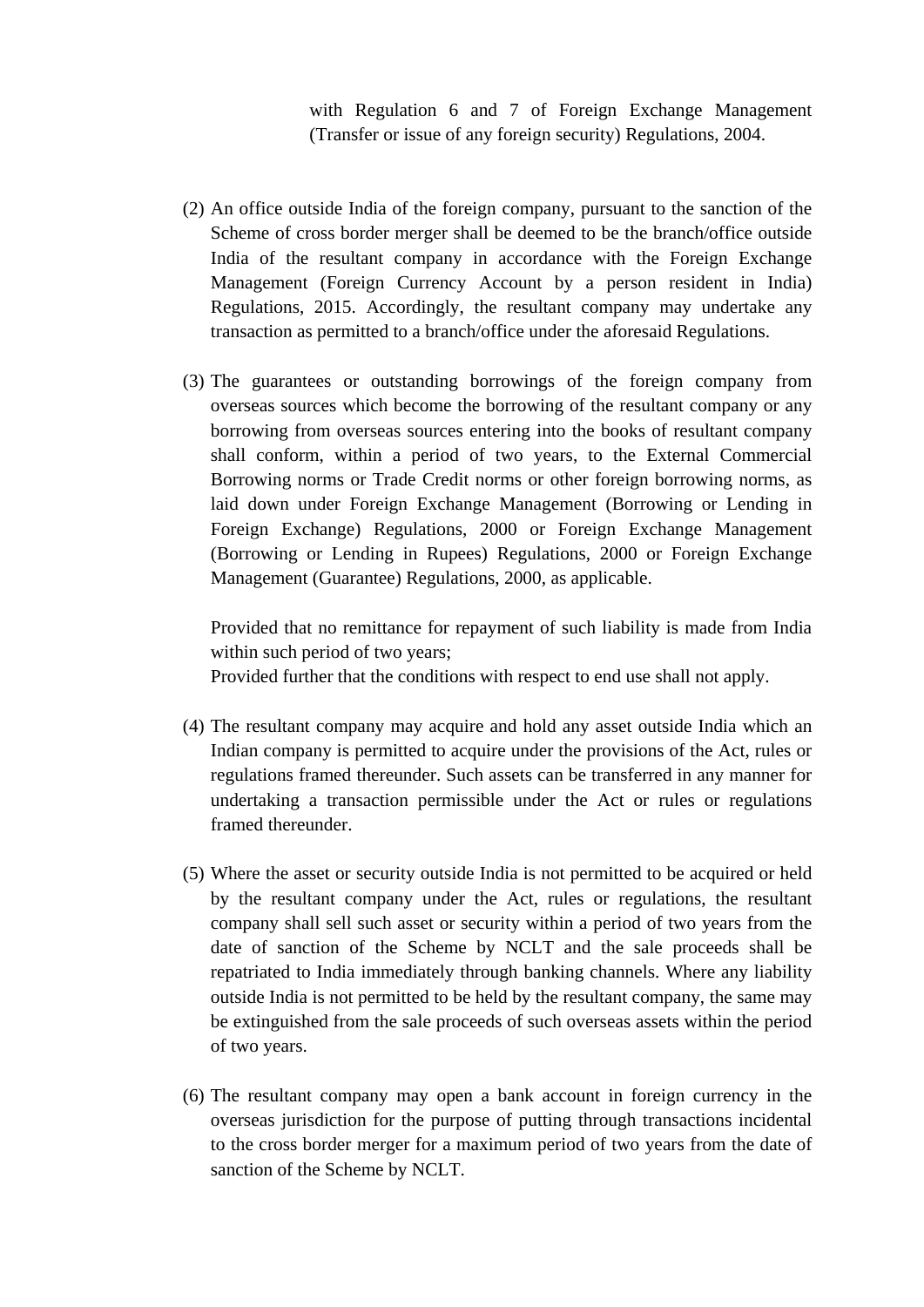#### **5. Outbound merger**

In an outbound merger,

- (1) a person resident in India may acquire or hold securities of the resultant company in accordance with the Foreign Exchange Management (Transfer or issue of any Foreign Security) Regulations, 2004.
- (2) a resident individual may acquire securities outside India provided that the fair market value of such securities is within the limits prescribed under the Liberalized Remittance Scheme laid down in the Act or rules or regulations framed thereunder.
- (3) An office in India of the Indian company, pursuant to sanction of the Scheme of cross border merger, may be deemed to be a branch office in India of the resultant company in accordance with the Foreign Exchange Management (Establishment in India of a branch office or a liaison office or a project office or any other place of business) Regulations, 2016. Accordingly, the resultant company may undertake any transaction as permitted to a branch office under the aforesaid Regulations.
- (4) The guarantees or outstanding borrowings of the Indian company which become the liabilities of the resultant company shall be repaid as per the Scheme sanctioned by the NCLT in terms of the Companies (Compromises, Arrangement or Amalgamation) Rules, 2016.

Provided that the resultant company shall not acquire any liability payable towards a lender in India in Rupees which is not in conformity with the Act or rules or regulations framed thereunder.

Provided further that a no-objection certificate to this effect should be obtained from the lenders in India of the Indian company.

- (5) The resultant company may acquire and hold any asset in India which a foreign company is permitted to acquire under the provisions of the Act, rules or regulations framed thereunder. Such assets can be transferred in any manner for undertaking a transaction permissible under the Act or rules or regulations framed thereunder.
- (6) Where the asset or security in India cannot be acquired or held by the resultant company under the Act, rules or regulations, the resultant company shall sell such asset or security within a period of two years from the date of sanction of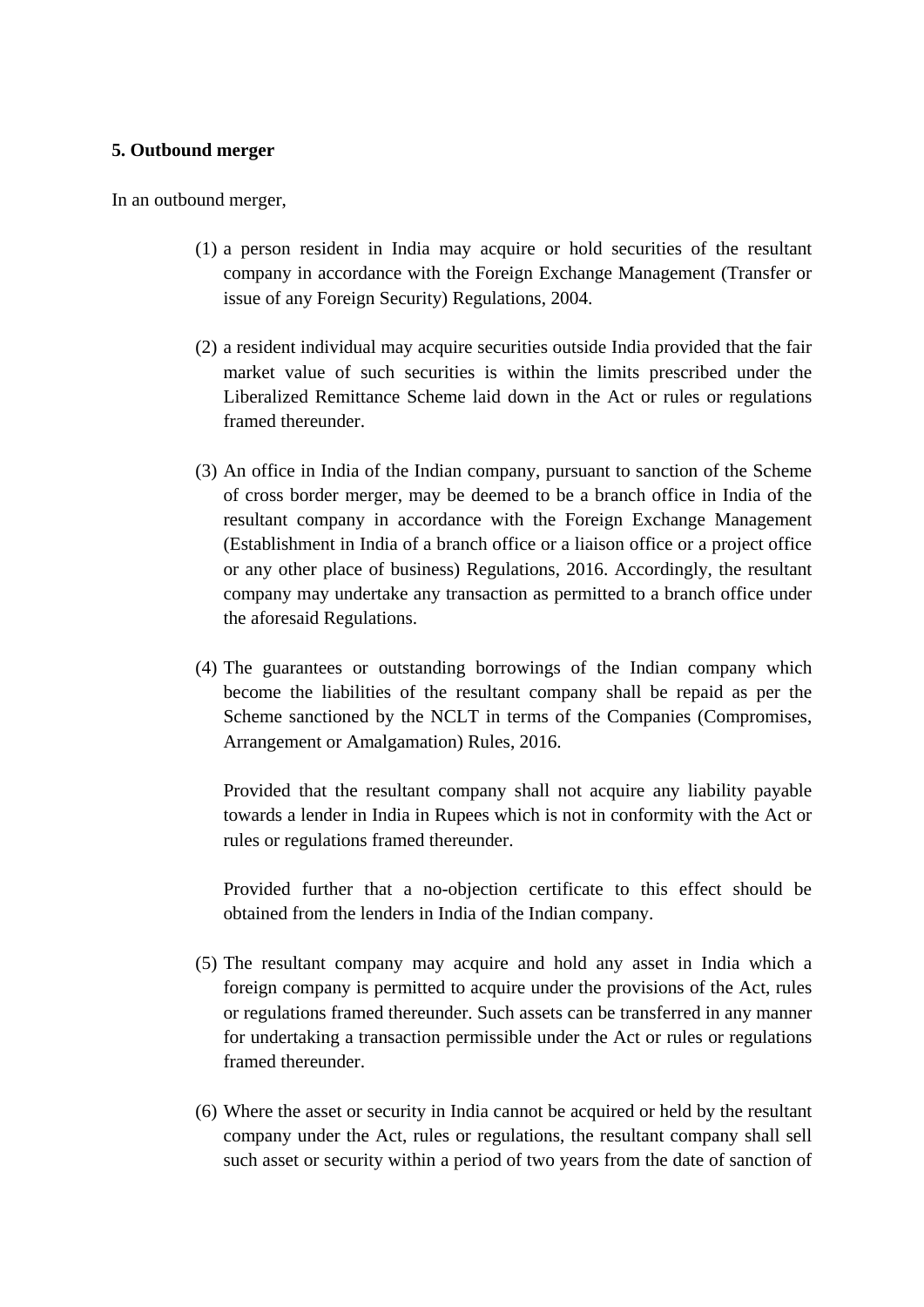the Scheme by NCLT and the sale proceeds shall be repatriated outside India immediately through banking channels. Repayment of Indian liabilities from sale proceeds of such assets or securities within the period of two years shall be permissible.

(7) The resultant company may open a Special Non-Resident Rupee Account (SNRR Account) in accordance with the Foreign Exchange Management (Deposit) Regulations, 2016 for the purpose of putting through transactions under these Regulations. The account shall run for a maximum period of two years from the date of sanction of the Scheme by NCLT.

## **6. Valuation**

(1) The valuation of the Indian company and the foreign company shall be done in accordance with Rule 25A of the Companies (Compromises, Arrangement or Amalgamation) Rules, 2016.

## **7. Miscellaneous**

- (1) Compensation by the resultant company, to a holder of a security of the Indian company or the foreign company, as the case may be, may be paid, in accordance with the Scheme sanctioned by the NCLT.
- (2) The companies involved in the cross border merger shall ensure that regulatory actions, if any, prior to merger, with respect to non-compliance, contravention, violation, as the case may be, of the Act or the Rules or the Regulations framed thereunder shall be completed.

## **8. Reporting**

(1) The resultant company and/or the companies involved in the cross border merger shall be required to furnish reports as may be prescribed by the Reserve Bank, in consultation with the Government of India, from time to time.

### **9. Deemed approval**

- (1) Any transaction on account of a cross border merger undertaken in accordance with these Regulations shall be deemed to have prior approval of the Reserve Bank as required under Rule 25A of the Companies (Compromises, Arrangement and Amalgamations) Rules, 2016.
- (2) A certificate from the Managing Director/Whole Time Director and Company Secretary, if available, of the company(ies) concerned ensuring compliance to these